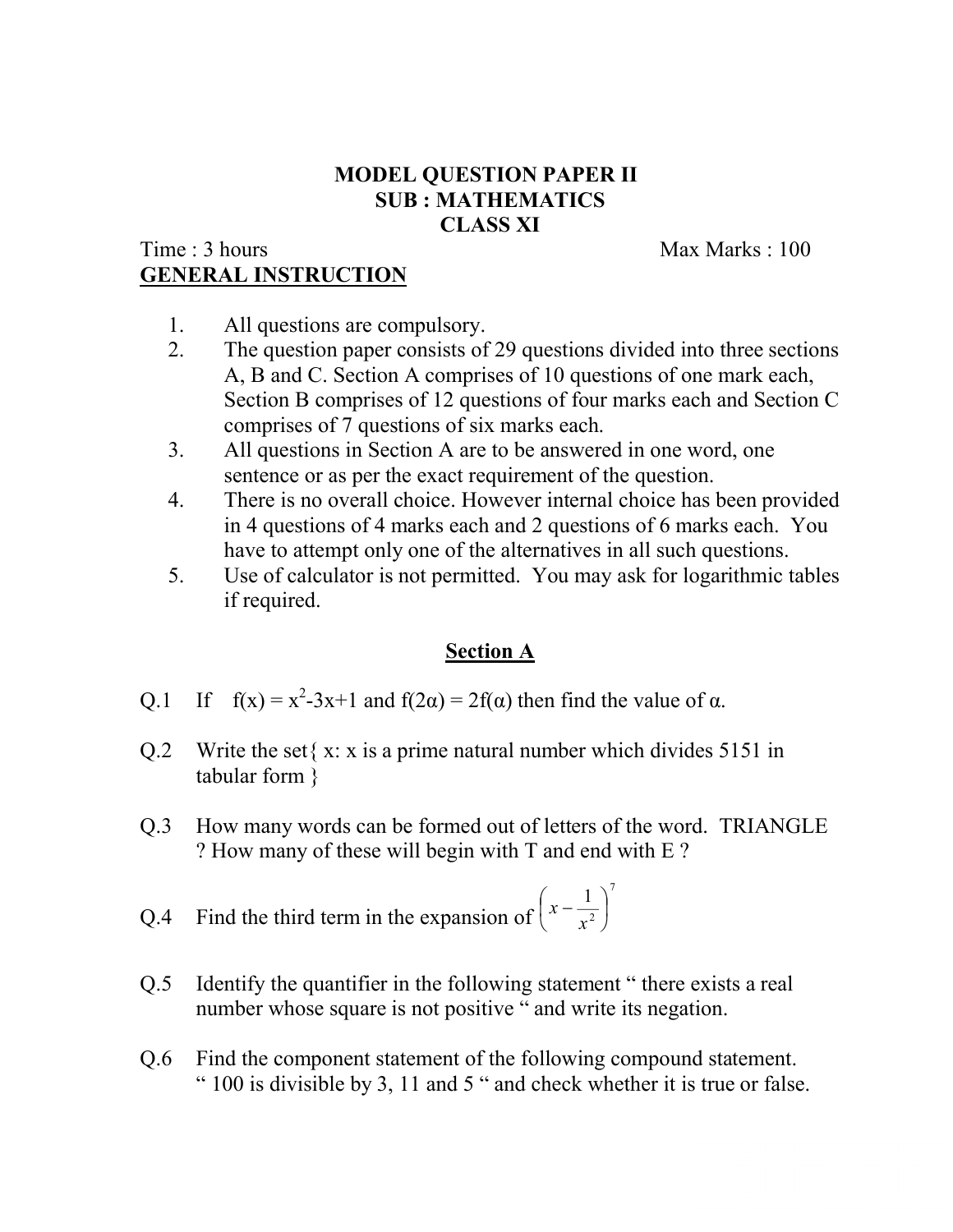Q.7 Find the mode and median of the following data 2,3,2,4,6,4,5,4,3,1,4,6.

Q.8 Let 
$$
f(x) = \begin{cases} x^2 + 1, & x \le 2 \\ x + 3, & x > 2 \end{cases}
$$

Evaluate it  $f(x)$  $x - \rightarrow 2^-$ 

- Q.9 Let  $A = \{2, 3, 4, 5, 6\}$ . Let R be the relation on A defined by the rule x R y iff x divides y. Find R as a subset of A X A.
- Q.10 Write the contra positive and converse of the following statement. " Something is cold implies that it has low temperature ".

#### **Section B**

- Q.11 Find the equation of the line passing through the point of intersection of the lines  $4x+7y-3=0$  and  $2x-3y+1=0$  that has equal intercepts on the axes.
- Q.12 Find the ratio in which the  $YZ$  plane divide the line segment formed by joining the point  $(-2, 4, 7)$  and  $(3, -5, 8)$ . Also find the cordinates of the point of intersection.
- Q.13 If the different permutations of all the letter of the word EXAMINATION are listed as in a dictionary. How many words are there in this list before the first word starting with E ?

#### OR

In how many ways can the letters of the word ASSASSINATION be arranged so that all the S's are together ?

Q.14 If 
$$
a + ib = (x + i)^2/(2x^2 + 1)
$$
 prove that  $a^2 + b^2 = (x^2 + 1)^2/(2x^2 + 1)^2$ 

#### OR

If 
$$
(x + iy)^3 = u + iv
$$
, then show that  $u/x + v/y = 4(x^2 - y^2)$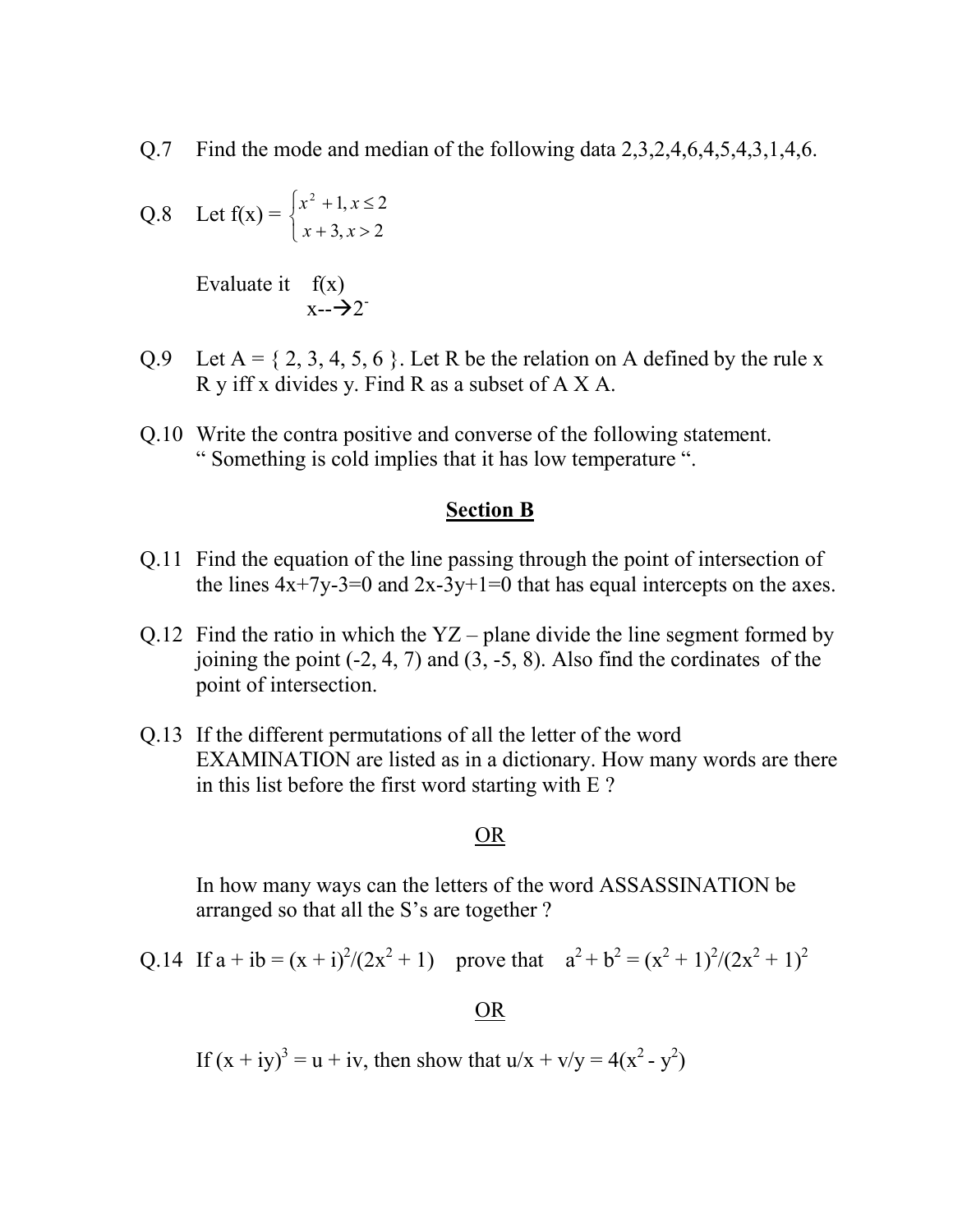- Q.15 Let  $f = \{ (x, x^2/(1 + x^2)) , x \in R \}$  be a function from R into R. Determine the range of f.
- Q.16 A box contains 10 red marbles 20 blue marbles and 30 green marbles. 5 marbles are drawn from the box. What is the probability that
	- (i) all will be blue. (ii) at least one will be green.

Q.17 Find the term independent of x in the expansion of  $(x^2/6 - 3/x^3)^{10}$ ,  $x \ne 0$ .

Q.18 If A, B, C are any three sets. Prove that  $A - (B \cup C) = (A - B) \cap (A - C)$ 

### OR

For any two sets A and B. Show that  $(A \cup B) - (A \cap B) = (A - B) \cup (B - A)$ 

Q.19 Prove that  $\cos 7x + \cos 5x + \cos 3x + \cos x = 4 \cos x \cos 2x \cos 4x$ 

## OR

Find the general solution of the following equation : Sec<sup>2</sup>  $2x = 1 - \tan 2x$ 

Q.20 Find the derivative of sin 2x from first principle.

### OR

Find the derivative of  $(x - 1) (x - 2)$  from first principle.

Q.21 Suppose that  $f(x) =$  $\overline{\mathcal{L}}$  $\overline{ }$ ┤  $\left\lceil \right\rceil$  $-ax, x >$  $=$  $+ bx, x <$  $, x > 1$  $4, x = 1$  $, x < 1$  $b - ax, x$ *x*  $a + bx, x$ and if 1  $(fx)$  $x \rightarrow$  $\frac{dt(fx)}{f(1)} = f(1)$ 

Find possible values of a and b Q.22 Find x and y if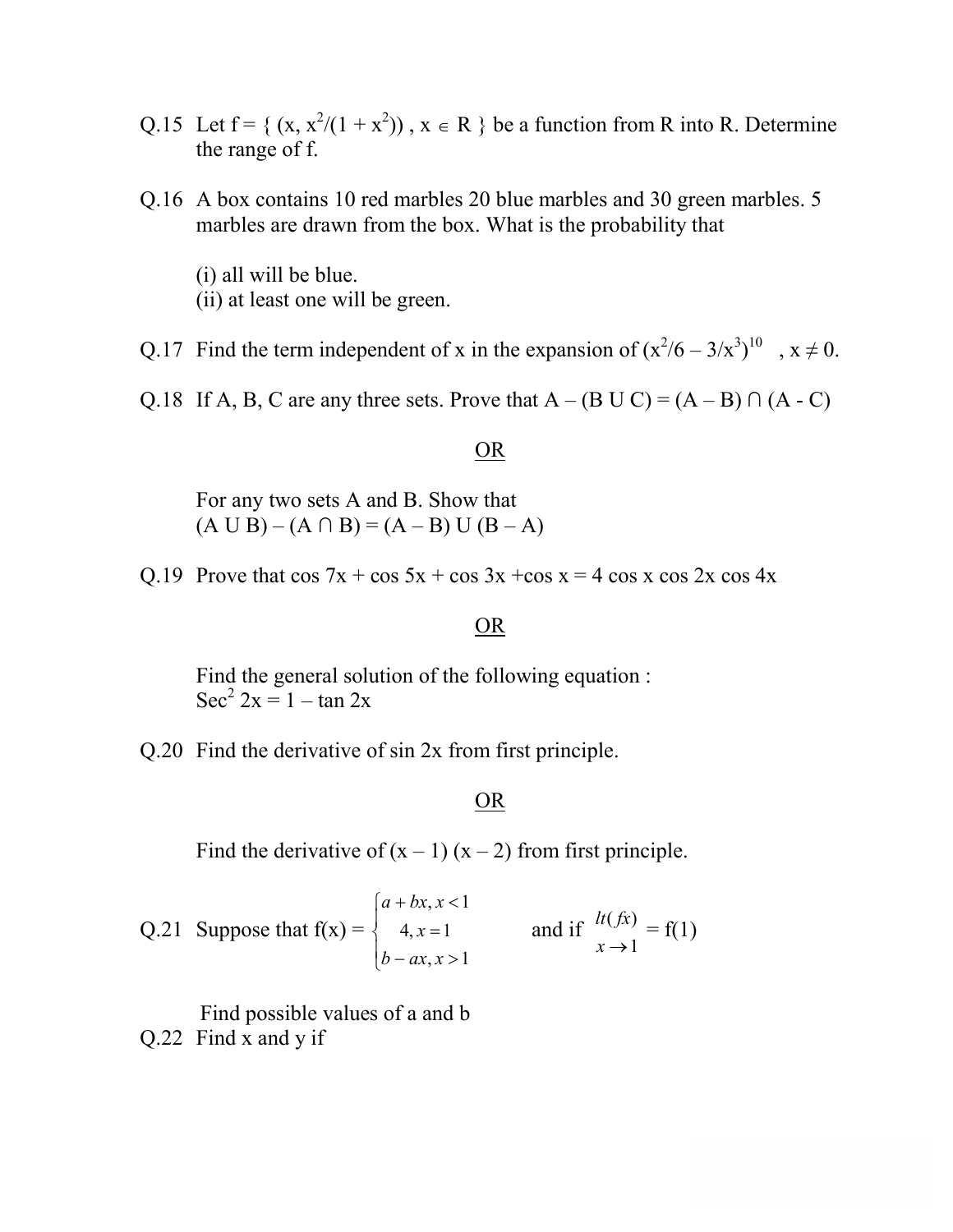$$
\frac{(1+i)x-2i}{3+i} + \frac{(2-3i)y+i}{3-i} = i
$$
  
Section C

Q.23 If the first and nth term of a G.P. are a and b respectively, and if P is the product of n terms, prove that  $P^2 = (ab)^n$ 

### OR

If pth, qth and rth terms of an A.P. are a, b, c respectively, show that  $(q - r)a + (r - p)b + (p - q)c = 0$ 

Q.24 (i)Find the equation of the circle passing through the points (4, 1) and (6, 5) and whose centre is on the line  $4x+y=16$ .

(ii)Find eccentricity and Latus rectum of the ellipse  $4x^2 + 9y^2 = 36$ 

- $Q.25$  Find sin x/2 cos x/2 and tan x/2 If tan  $x = -4/3$ , x in quadrant II
- Q.26 Solve the following system of in equalities  $4x + 3y \le 60, y \ge 2x, x \ge 3, x, y \ge 0$

Q.27 Prove the following by the principle of Mathematical Induction. For all n  $\in N$ 

 $1+ 1/(1+2) + 1/(1+2+3) + \ldots + 1/(1+2+3+......n) = 2n/(n+1)$ 

### OR

Prove by the principle of Mathematical Induction for all  $n \in N 3^{2n+2} - 8n$  $-9$  is divisible by 8.

- Q.28 In an university, out of 100 students 15 offered Mathematics only; 12 offered statistics only; 8 offered only Physics; 40 offered Physics and Mathematics; 20 offered Physics and Statistics; 10 offered Mathematics and Statistics, 65 offered Physics. Find the number of students who
	- (i) offered Mathematics
	- (ii) offered Statistics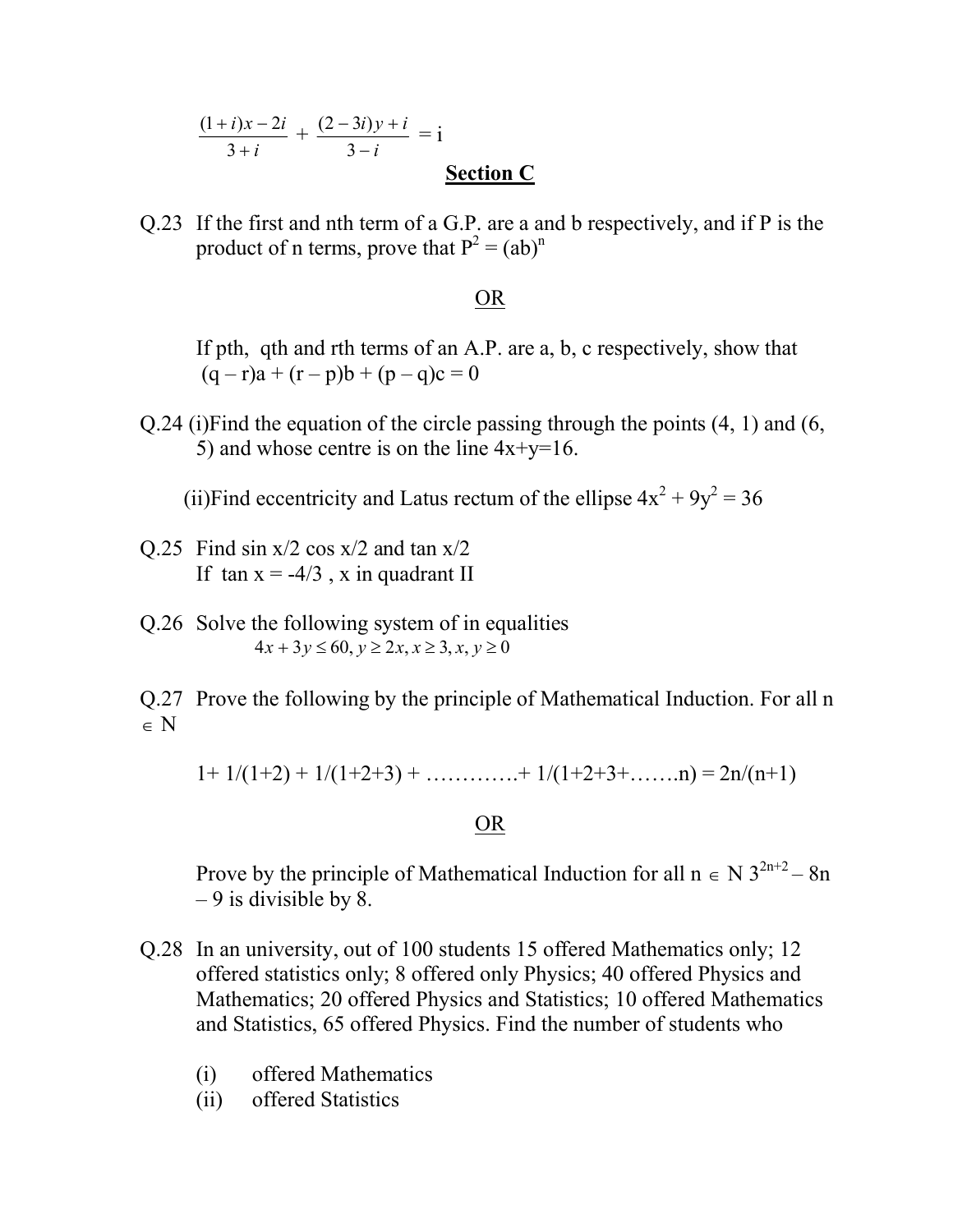(iii) did not offer any of the above three subjects.

Q.29 Find the mean and variance for the following frequency distribution

| Aass      | $J - 30$ | $30 - 60$ | $\mid 60-90 \mid 90-120 \mid$ | $120-150$ | 150-180 | 180-210 |
|-----------|----------|-----------|-------------------------------|-----------|---------|---------|
| Frequency |          | ັ         |                               | -         |         |         |

Mrs. Seema Surolia PGT Maths KV 1 Indore SHIFT-II

\* \* \*

**SAMPLE PAPER SUBJECT – MATHS CLASS – XI BLUE PRINT**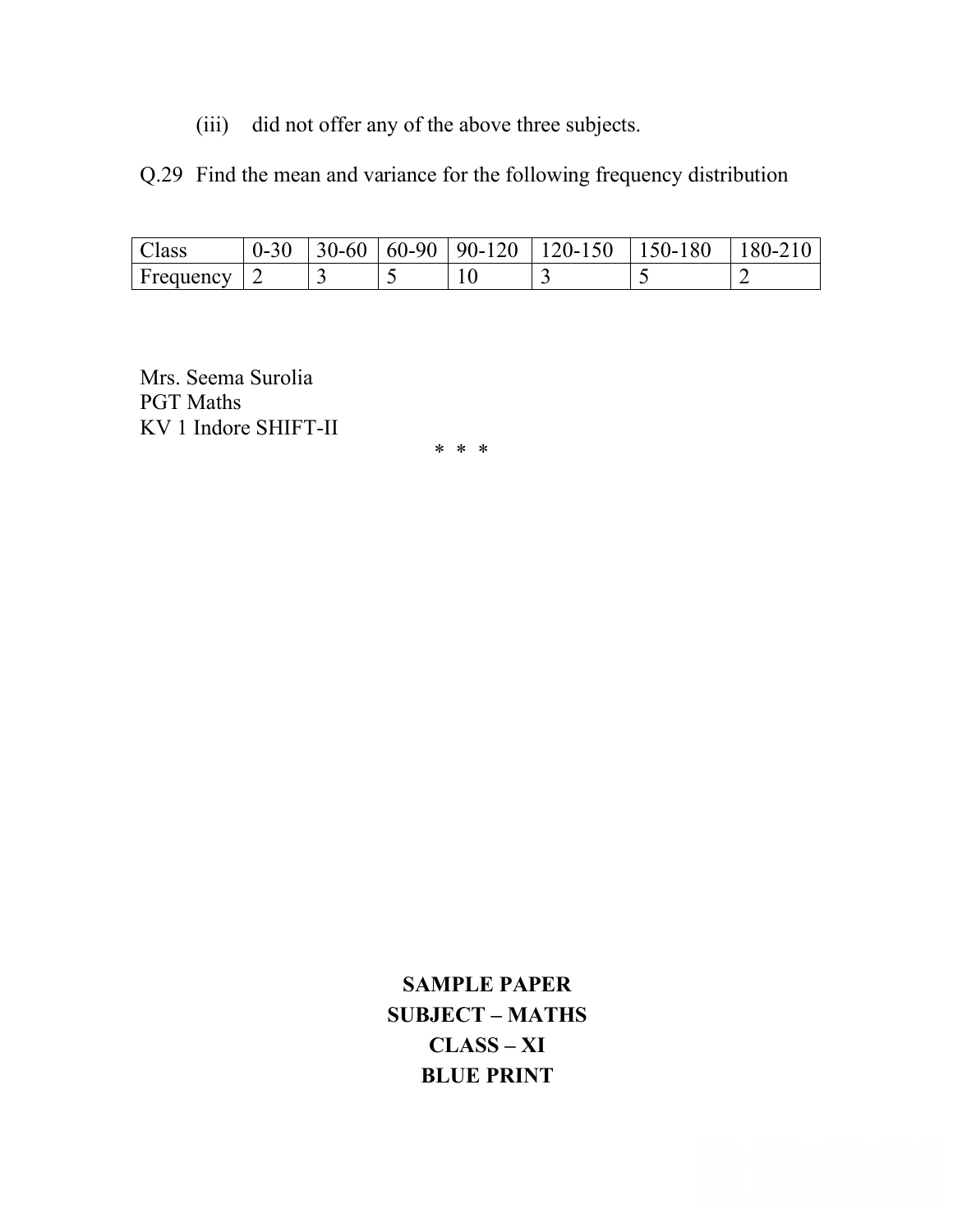|    |                                       | <b>VSA</b> | <b>SA</b> | LA                                                 | Total  |
|----|---------------------------------------|------------|-----------|----------------------------------------------------|--------|
|    |                                       |            |           | (1)        Marks (4)        Marks (6)        Marks |        |
|    | $1/(\alpha)$ Sets                     | 1(1)       | 4(1)      | 6(1)                                               |        |
|    | b) Relation & function                | 2(2)       | 4(1)      |                                                    | 27(8)  |
|    | c) Trigonometric functions            |            | 4(1)      | 6(1)                                               |        |
| 2( | a) Mathematical Induction             |            |           | 6(1)                                               |        |
|    | b) Complex numbers and                |            |           |                                                    |        |
|    | quadratic equation                    |            | 8(2)      |                                                    |        |
|    | c) Linear Inequalities                |            |           | 6(1)                                               | 36(09) |
|    | d) Permutation and Combination $1(1)$ |            | 4(1)      |                                                    |        |
|    | e) Binomial theorem                   | 1(1)       | 4(1)      |                                                    |        |
|    | (f) Sequence and Series               |            |           | 6(1)                                               |        |
|    | 3(a) Straight lines                   |            | 4(1)      |                                                    |        |
|    | b) Conic Section                      |            |           | 6(1)                                               | 14(3)  |
|    | c) Three dimentional Geo.             |            | 4(1)      |                                                    |        |
|    | 4(a) Limits and derivatives           | 1(1)       | 8(2)      |                                                    | 9(3)   |
|    | 5(a) Mathematical Reasoning           | 3(3)       |           |                                                    | 3(3)   |
|    | 6(a)Statistics                        | 1(1)       |           | 6(1)                                               |        |
|    | $($ b $)$ Probability                 |            | 4(1)      |                                                    | 11(3)  |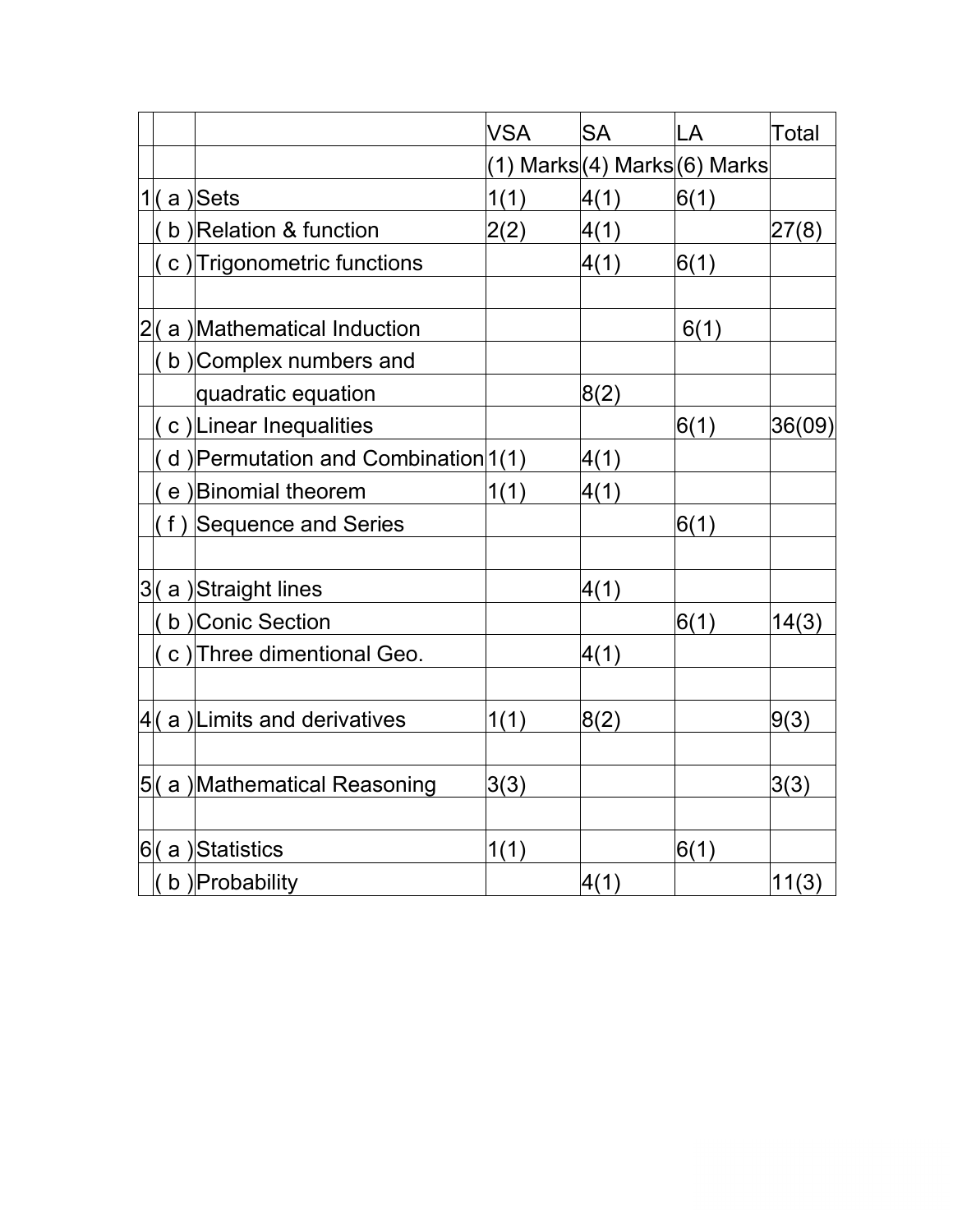# **MODEL QUESTION PAPER II SUB : MATHEMATICS CLASS XI**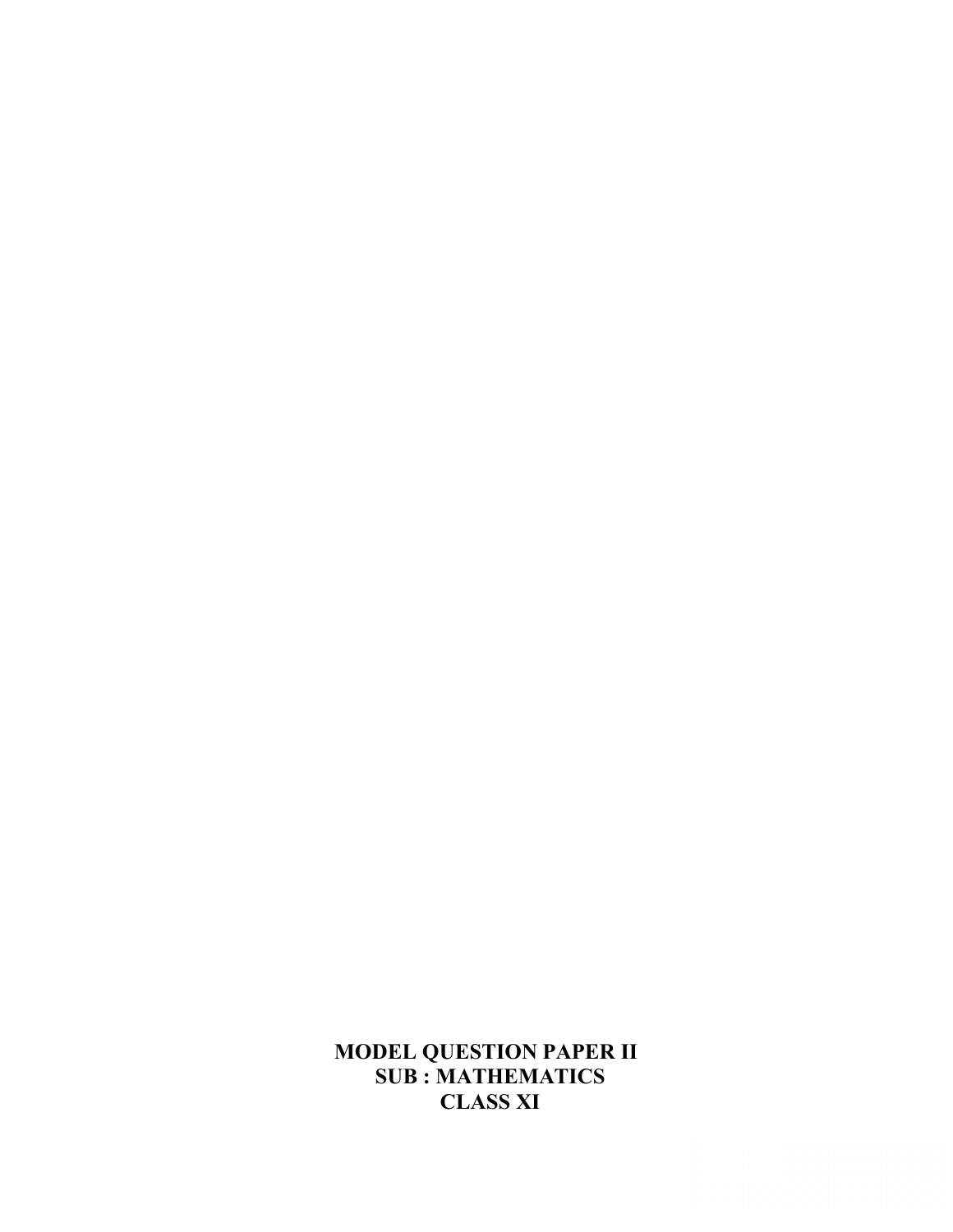# $Time: 3 hours$  Max Marks : 100 **GENERAL INSTRUCTION**

- 6. All questions are compulsory.
- 7. The question paper consists of 29 questions divided into three sections A, B and C. Section A comprises of 10 questions of one mark each, Section B comprises of 12 questions of four marks each and Section C comprises of 7 questions of six marks each.
- 8. All questions in Section A are to be answered in one word, one sentence or as per the exact requirement of the question.
- 9. There is no overall choice. However internal choice has been provided in 4 questions of 4 marks each and 2 questions of 6 marks each. You have to attempt only one of the alternatives in all such questions.
- 10. Use of calculator is not permitted. You may ask for logarithmic tables if required.

# **Section A**

- Q.1 If  $f(x) = x^2-3x+1$  and  $f(2\alpha) = 2f(\alpha)$  then find the value of  $\alpha$ .
- Q.2 Write the set  $\{x: x \text{ is a prime natural number which divides } 5151 \text{ in }$ tabular form }
- Q.3 How many words can be formed out of letters of the word. TRIANGLE ? How many of these will begin with T and end with E ?

Q.4 Find the third term in the expansion of 
$$
\left(x - \frac{1}{x^2}\right)^7
$$

- Q.5 Identify the quantifier in the following statement " there exists a real number whose square is not positive " and write its negation.
- Q.6 Find the component statement of the following compound statement. " 100 is divisible by 3, 11 and 5 " and check whether it is true or false.
- Q.7 Find the mode and median of the following data 2,3,2,4,6,4,5,4,3,1,4,6.

Q.8 Let 
$$
f(x) = \begin{cases} x^2 + 1, & x \le 2 \\ x + 3, & x > 2 \end{cases}
$$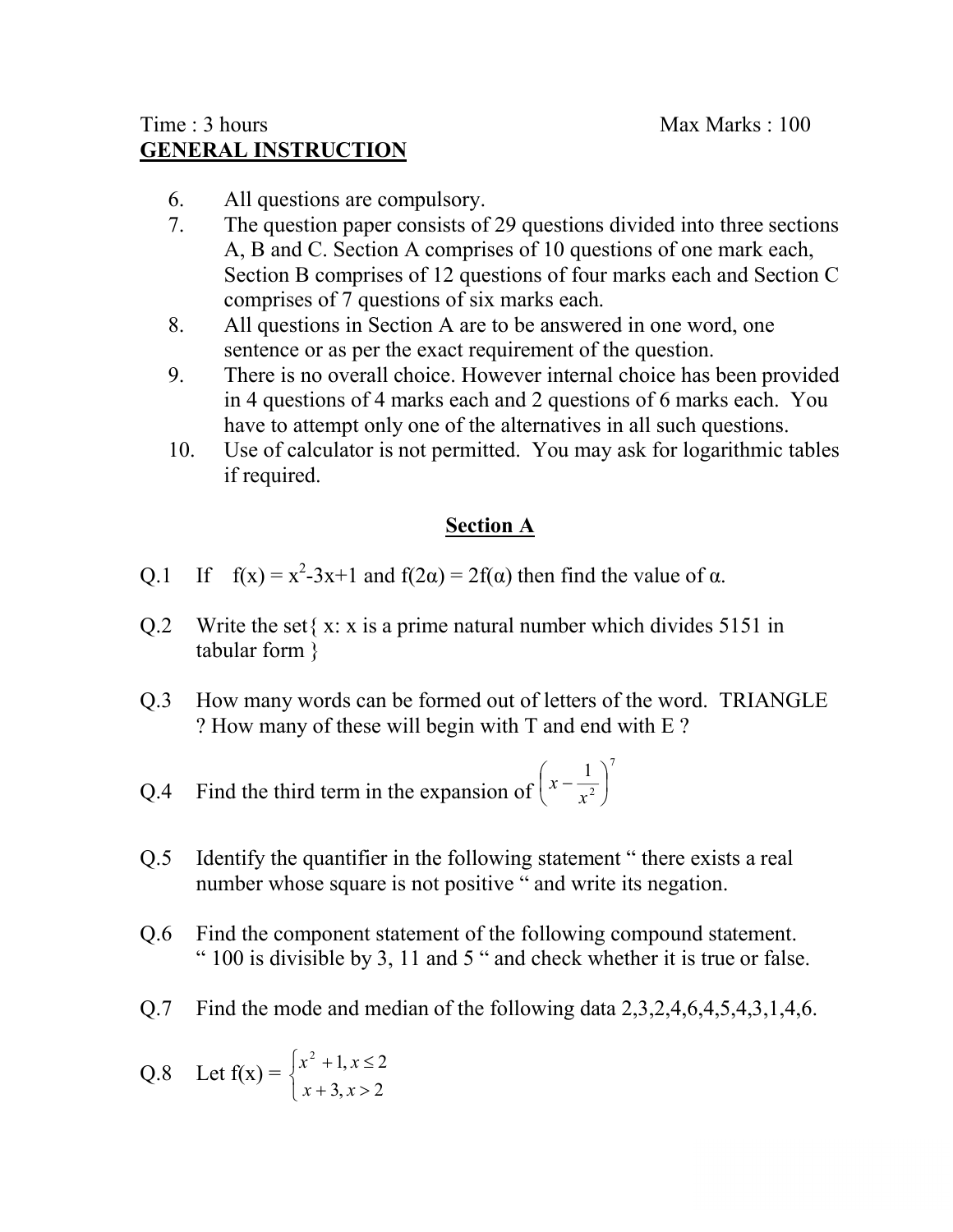Evaluate it  $f(x)$  $x - \rightarrow 2^-$ 

- Q.9 Let  $A = \{2, 3, 4, 5, 6\}$ . Let R be the relation on A defined by the rule x R y iff x divides y. Find R as a subset of A X A.
- Q.10 Write the contra positive and converse of the following statement. " Something is cold implies that it has low temperature ".

## **Section B**

- Q.11 Find the equation of the line passing through the point of intersection of the lines  $4x+7y-3=0$  and  $2x-3y+1=0$  that has equal intercepts on the axes.
- Q.12 Find the ratio in which the  $YZ$  plane divide the line segment formed by joining the point  $(-2, 4, 7)$  and  $(3, -5, 8)$ . Also find the cordinates of the point of intersection.
- Q.13 If the different permutations of all the letter of the word EXAMINATION are listed as in a dictionary. How many words are there in this list before the first word starting with E ?

### OR

In how many ways can the letters of the word ASSASSINATION be arranged so that all the S's are together ?

Q.14 If  $a + ib = (x + i)^2/(2x^2 + 1)$  prove that  $a^2 + b^2 = (x^2 + 1)^2/(2x^2 + 1)^2$ 

### OR

If  $(x + iy)^3 = u + iv$ , then show that  $u/x + v/y = 4(x^2 - y^2)$ 

- Q.15 Let  $f = \{ (x, x^2/(1 + x^2)) , x \in R \}$  be a function from R into R. Determine the range of f.
- Q.16 A box contains 10 red marbles 20 blue marbles and 30 green marbles. 5 marbles are drawn from the box. What is the probability that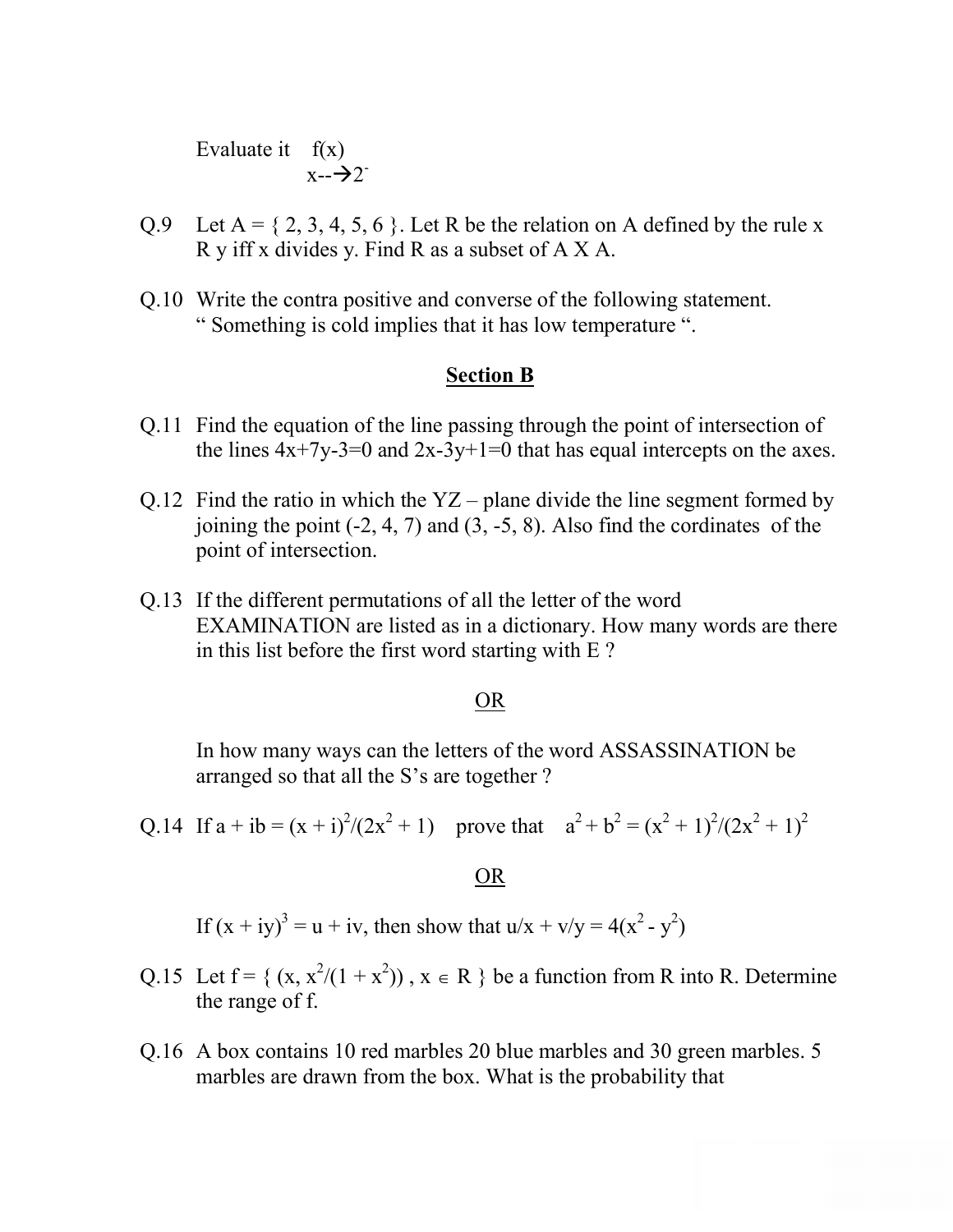(i) all will be blue.

(ii) at least one will be green.

Q.17 Find the term independent of x in the expansion of  $(x^2/6 - 3/x^3)^{10}$ ,  $x \ne 0$ .

Q.18 If A, B, C are any three sets. Prove that  $A - (B \cup C) = (A - B) \cap (A - C)$ 

### OR

For any two sets A and B. Show that  $(A \cup B) - (A \cap B) = (A - B) \cup (B - A)$ 

Q.19 Prove that  $\cos 7x + \cos 5x + \cos 3x + \cos x = 4 \cos x \cos 2x \cos 4x$ 

# OR

Find the general solution of the following equation : Sec<sup>2</sup>  $2x = 1 - \tan 2x$ 

Q.20 Find the derivative of sin 2x from first principle.

### OR

Find the derivative of  $(x - 1)(x - 2)$  from first principle.

Q.21 Suppose that 
$$
f(x) = \begin{cases} a + bx, x < 1 \\ 4, x = 1 \\ b - ax, x > 1 \end{cases}
$$
 and if  $\begin{cases} h(fx) \\ x \to 1 \end{cases} = f(1)$ 

Find possible values of a and b

Q.22 Find x and y if

$$
\frac{(1+i)x - 2i}{3+i} + \frac{(2-3i)y + i}{3-i} = i
$$
  
Section C

Q.23 If the first and nth term of a G.P. are a and b respectively, and if P is the product of n terms, prove that  $P^2 = (ab)^n$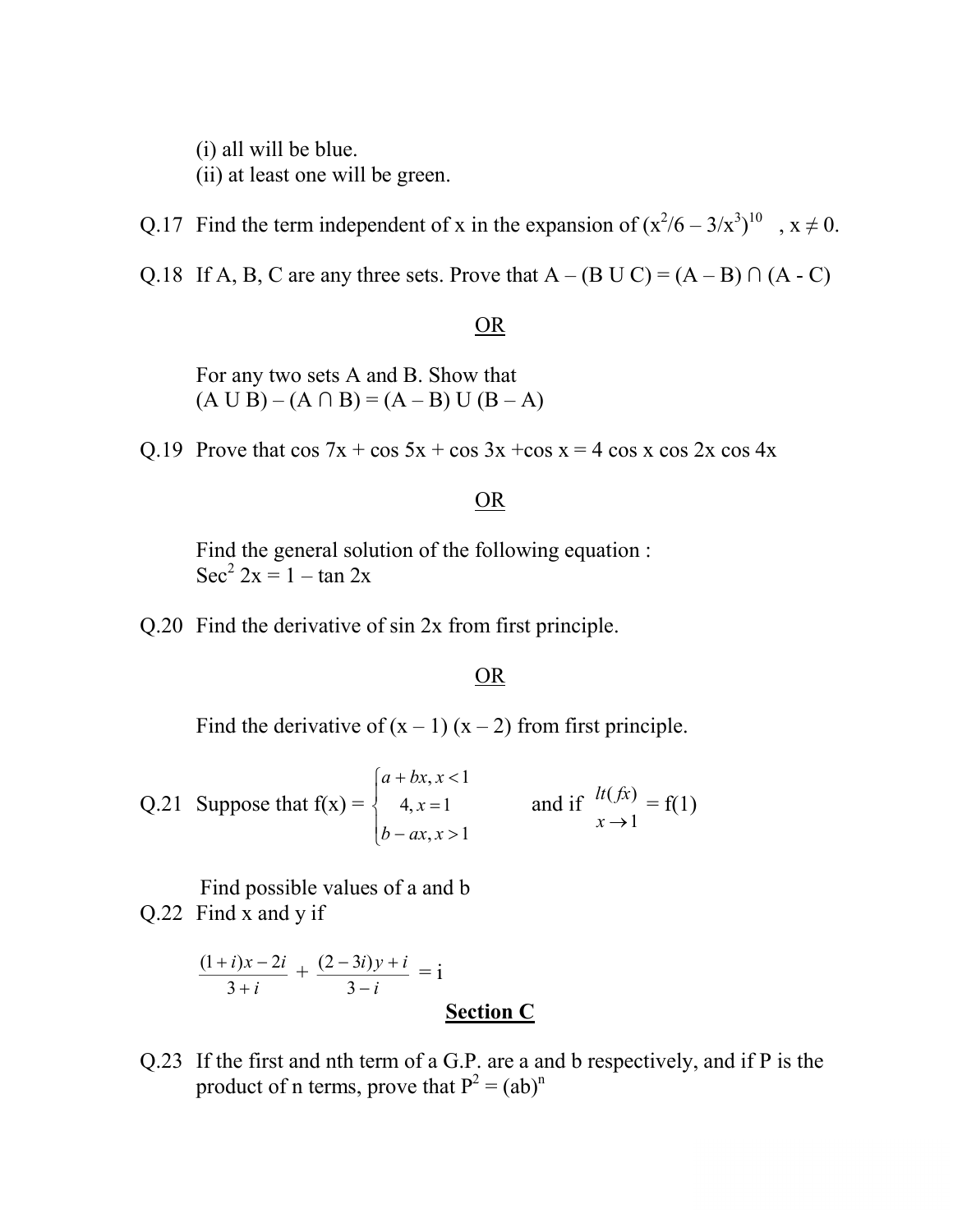### OR

If pth, qth and rth terms of an A.P. are a, b, c respectively, show that  $(q - r)a + (r - p)b + (p - q)c = 0$ 

Q.24 (i)Find the equation of the circle passing through the points (4, 1) and (6, 5) and whose centre is on the line  $4x+y=16$ .

(ii)Find eccentricity and Latus rectum of the ellipse  $4x^2 + 9y^2 = 36$ 

- Q.25 Find sin  $x/2 \cos x/2$  and tan  $x/2$ If tan  $x = -4/3$ , x in quadrant II
- Q.26 Solve the following system of in equalities  $4x + 3y \le 60, y \ge 2x, x \ge 3, x, y \ge 0$
- Q.27 Prove the following by the principle of Mathematical Induction. For all n  $\in N$

 $1+ 1/(1+2) + 1/(1+2+3) + \ldots + 1/(1+2+3+......n) = 2n/(n+1)$ 

## OR

Prove by the principle of Mathematical Induction for all  $n \in N 3^{2n+2} - 8n$  $-9$  is divisible by 8.

- Q.28 In an university, out of 100 students 15 offered Mathematics only; 12 offered statistics only; 8 offered only Physics; 40 offered Physics and Mathematics; 20 offered Physics and Statistics; 10 offered Mathematics and Statistics, 65 offered Physics. Find the number of students who
	- (iv) offered Mathematics
	- (v) offered Statistics
	- (vi) did not offer any of the above three subjects.

Q.29 Find the mean and variance for the following frequency distribution

| Class |  | $\vert 0.30 \vert 30.60 \vert 60.90 \vert 90.120 \vert 120.150 \vert 150.180 \vert 180.210$ |
|-------|--|---------------------------------------------------------------------------------------------|
|-------|--|---------------------------------------------------------------------------------------------|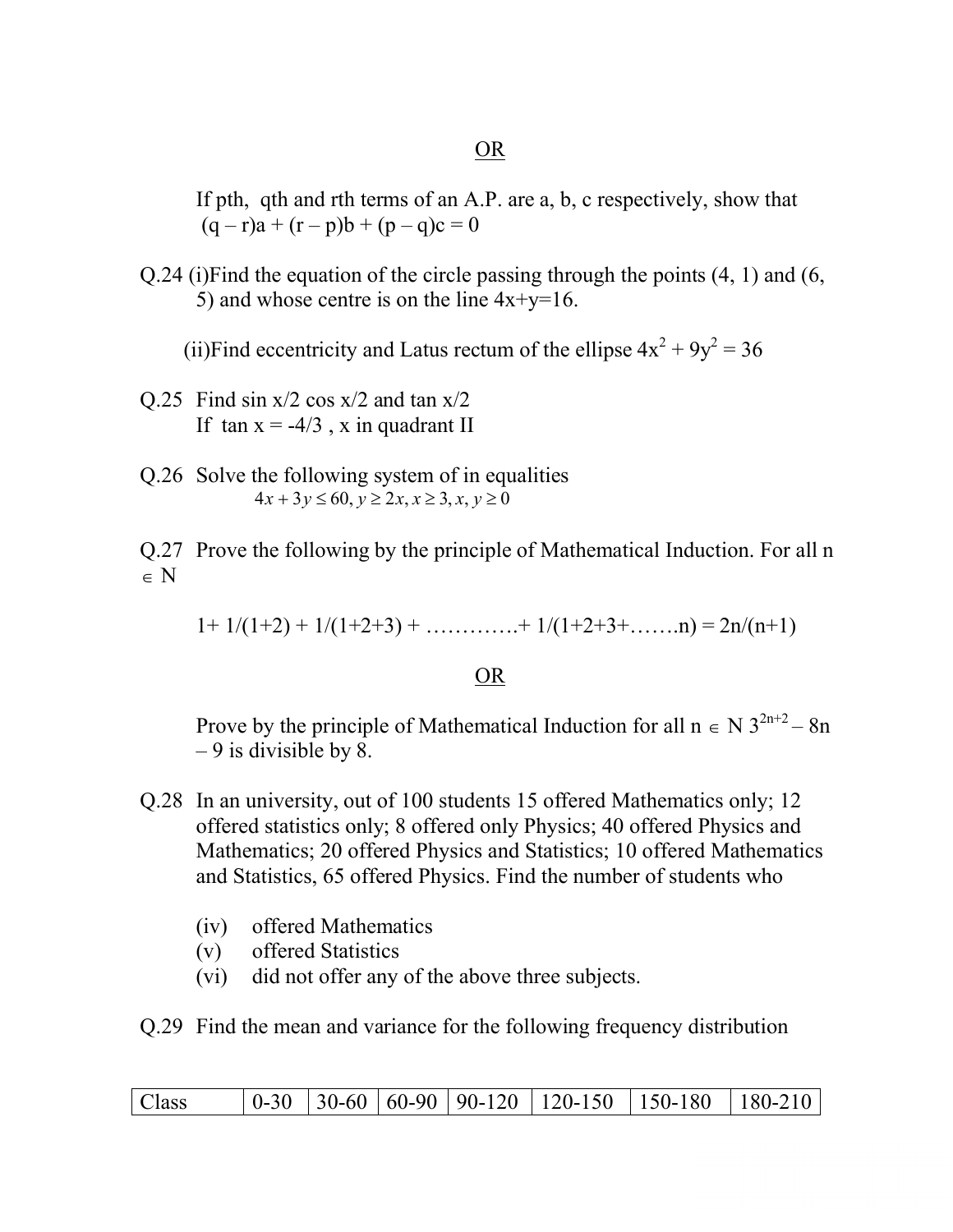| $\sim$ $\sim$ $\sim$<br>$-$ |  |  |  |  |  |  |  |  |  |
|-----------------------------|--|--|--|--|--|--|--|--|--|
|-----------------------------|--|--|--|--|--|--|--|--|--|

Mrs. Seema Surolia PGT Maths KV 1 Indore SHIFT-II

\* \* \*

# **SAMPLE PAPER SUBJECT – MATHS CLASS – XI BLUE PRINT**

|  |                            | <b>NSA</b> | <b>ISA</b> | II A                                | Total |
|--|----------------------------|------------|------------|-------------------------------------|-------|
|  |                            |            |            | $(1)$ Marks $(4)$ Marks $(6)$ Marks |       |
|  | a Sets                     |            |            |                                     |       |
|  | b) Relation & function     |            |            |                                     |       |
|  | c) Trigonometric functions |            |            |                                     |       |